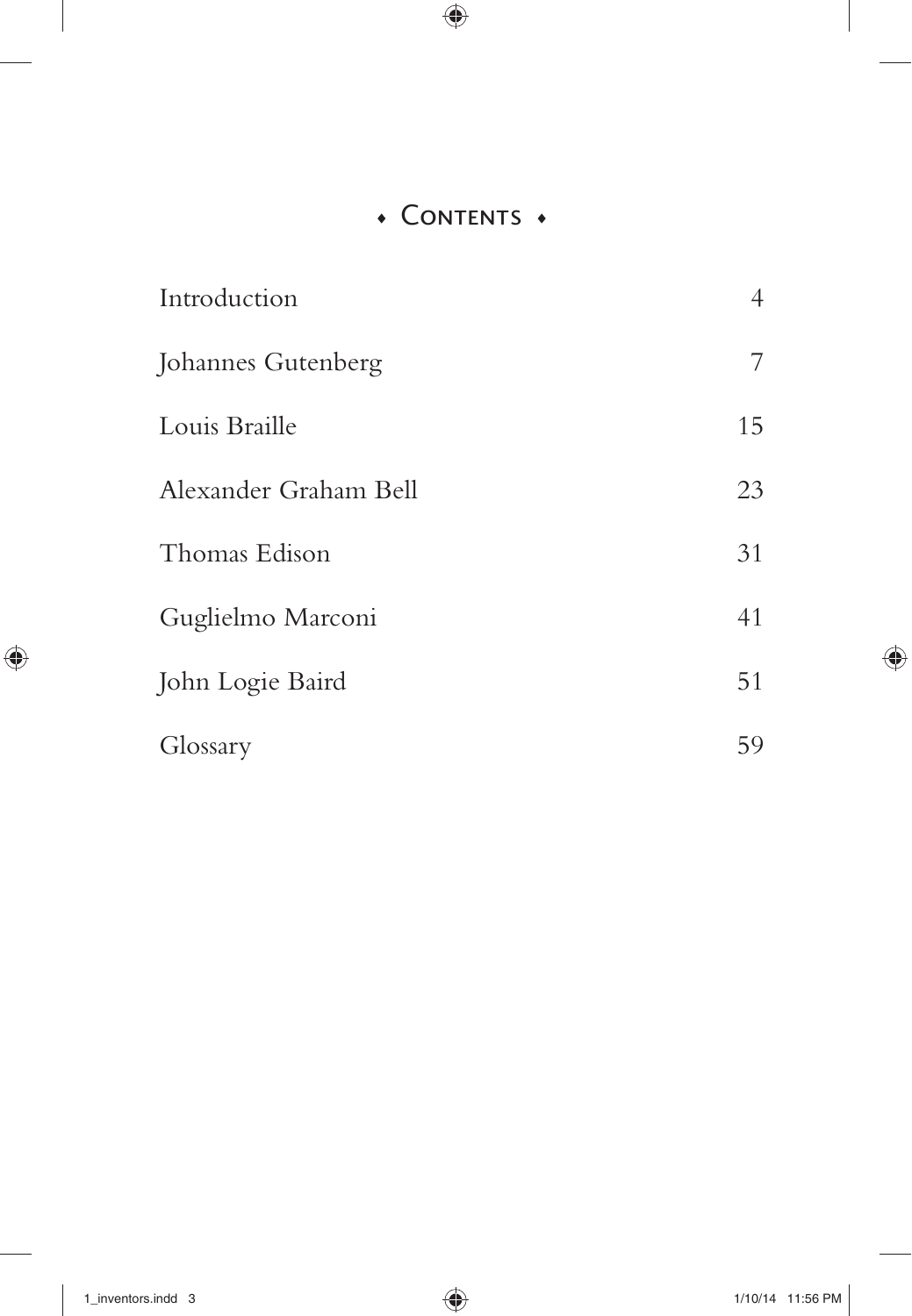

# *c***.1400–1468**

the man who invented the printing press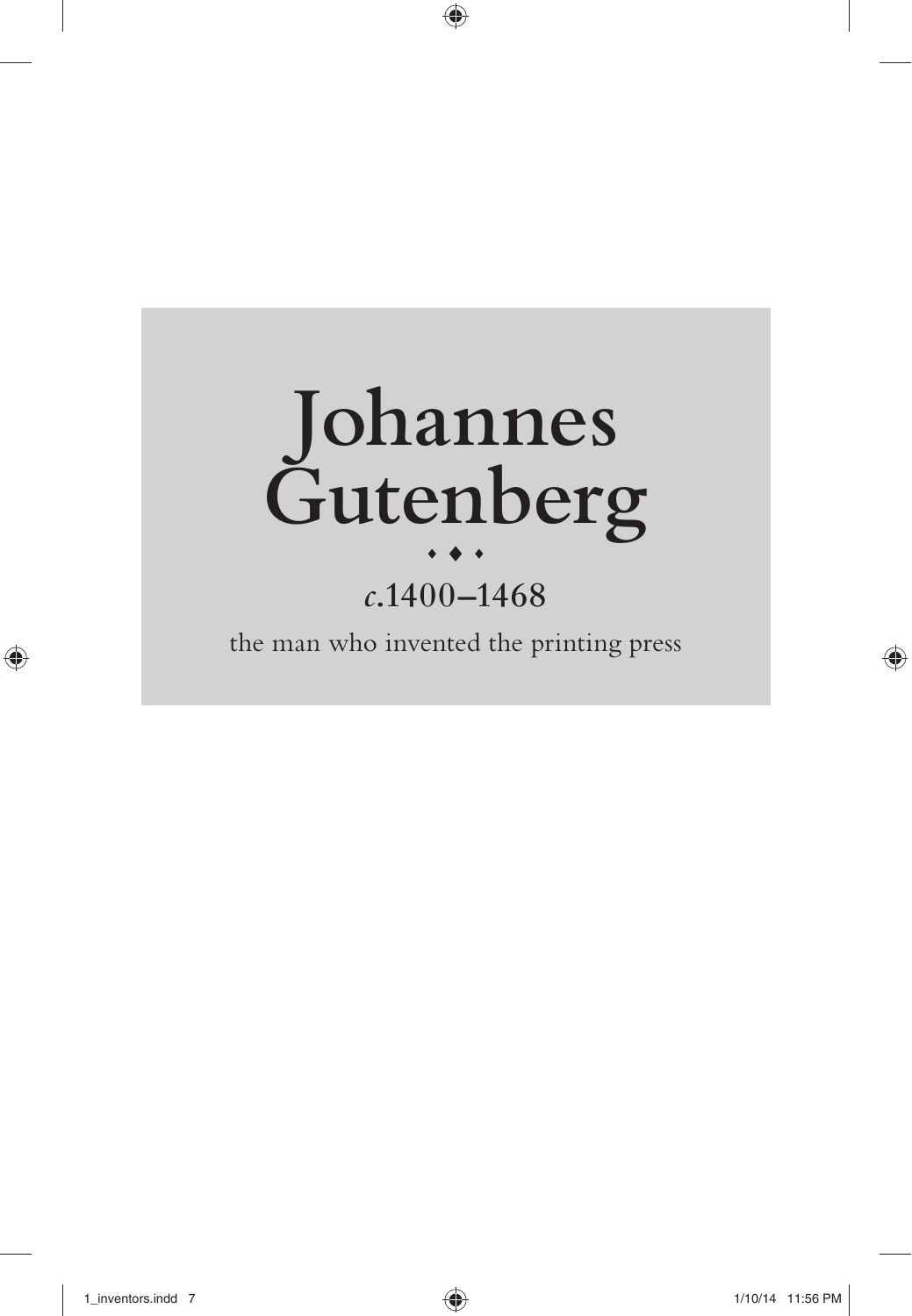

I invented a machine to print books – the printing press. After my invention, books were cheaper and easier to make. Books spread ideas around the world. I started the information age. But during my life, no one valued my work.

I went to school in Mainz, Germany. When I was young, there were very few books because it took several weeks to make just one copy. Books were written by hand, usually by priests. They wrote with a quill  $-$  a pen made from a bird's feather – and it wasn't always easy to read their handwriting. I asked myself, 'Can I invent a machine to put words on paper?' A machine can make more books in less time.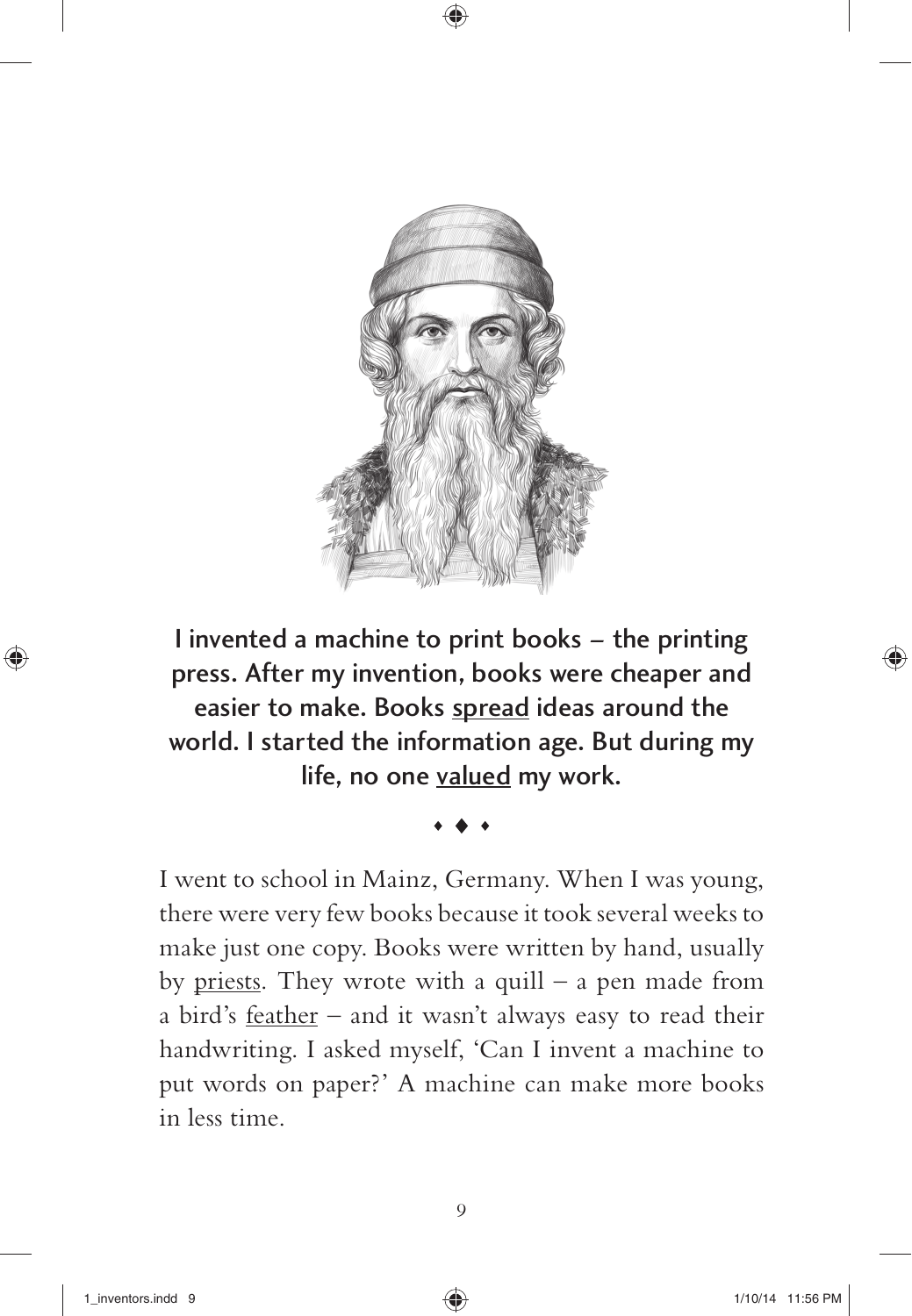My training as a goldsmith gave me good ideas for a printing press. I started my experiments in Strasbourg in 1436. I had a girlfriend and we were engaged, but I didn't have very much money. So I couldn't get married and do my experiments as well. I had to choose – should I get married or continue my work on my printing press? It was so hard to decide that I couldn't sleep at night. Finally, after a lot of thinking, I told my girlfriend, 'I'm really sorry, but I can't get married. I need the money for my experiments.'

It was a difficult time. In my town, people had a bad opinion of me. My girlfriend was so angry that she took me to court because I broke my promise. And I was so poor that I had to borrow money to buy materials for my experiments.

In 1440, after four years of hard work, I invented a printing press that worked. It was a wooden press with 'movable type'. To make it work, I made small metal letters and put them in a wooden block. I used the same block to make several copies of the same page. My system was called 'movable type' because you could move the letters from one place in the block to another.

I was very pleased with my invention, but businessmen weren't interested in it. In 1444, I decided to open my own workshop. I printed some poems and in 1448, I printed the calendar for the year. I earned some money, but I couldn't pay off my debts.

10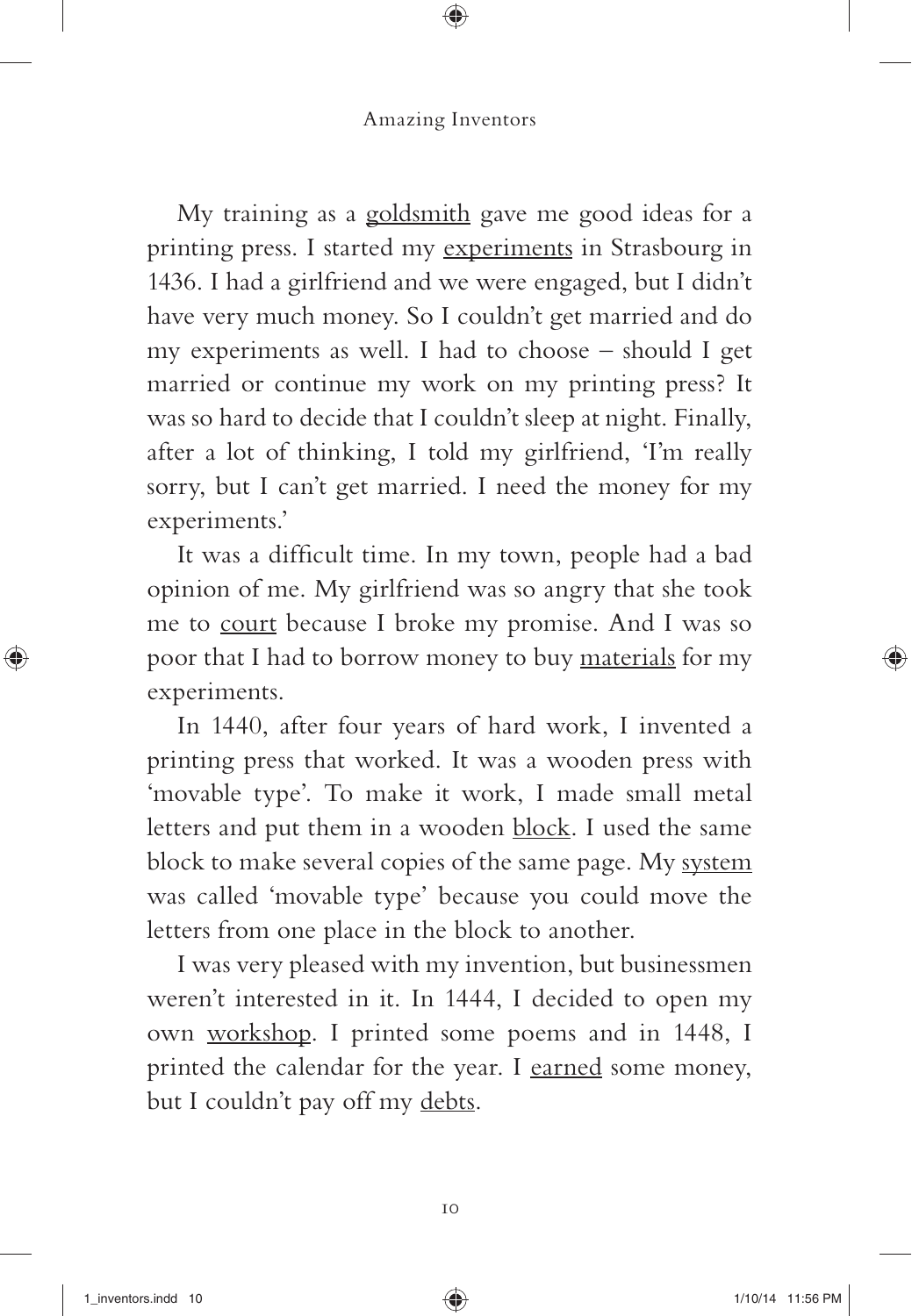### Johannes Gutenberg



#### Johannes Gutenberg's printing press

In 1450, I met Johann Fust, a rich man who gave me 8,000 guilders. His daughter's husband, Peter Schöffer, started to work with me in my business. Soon my printing press was working again. I did some small jobs – for example, I printed some poems.

Next, I wanted to do something big, so I borrowed more money from Fust and printed the *Gutenberg Bible*. It was a very beautiful book with 42 lines per page. But the cost of making each bible was much higher than the money I got for selling it. Soon my money problems were much bigger than before. My debt was very big  $now - 20,000$  guilders.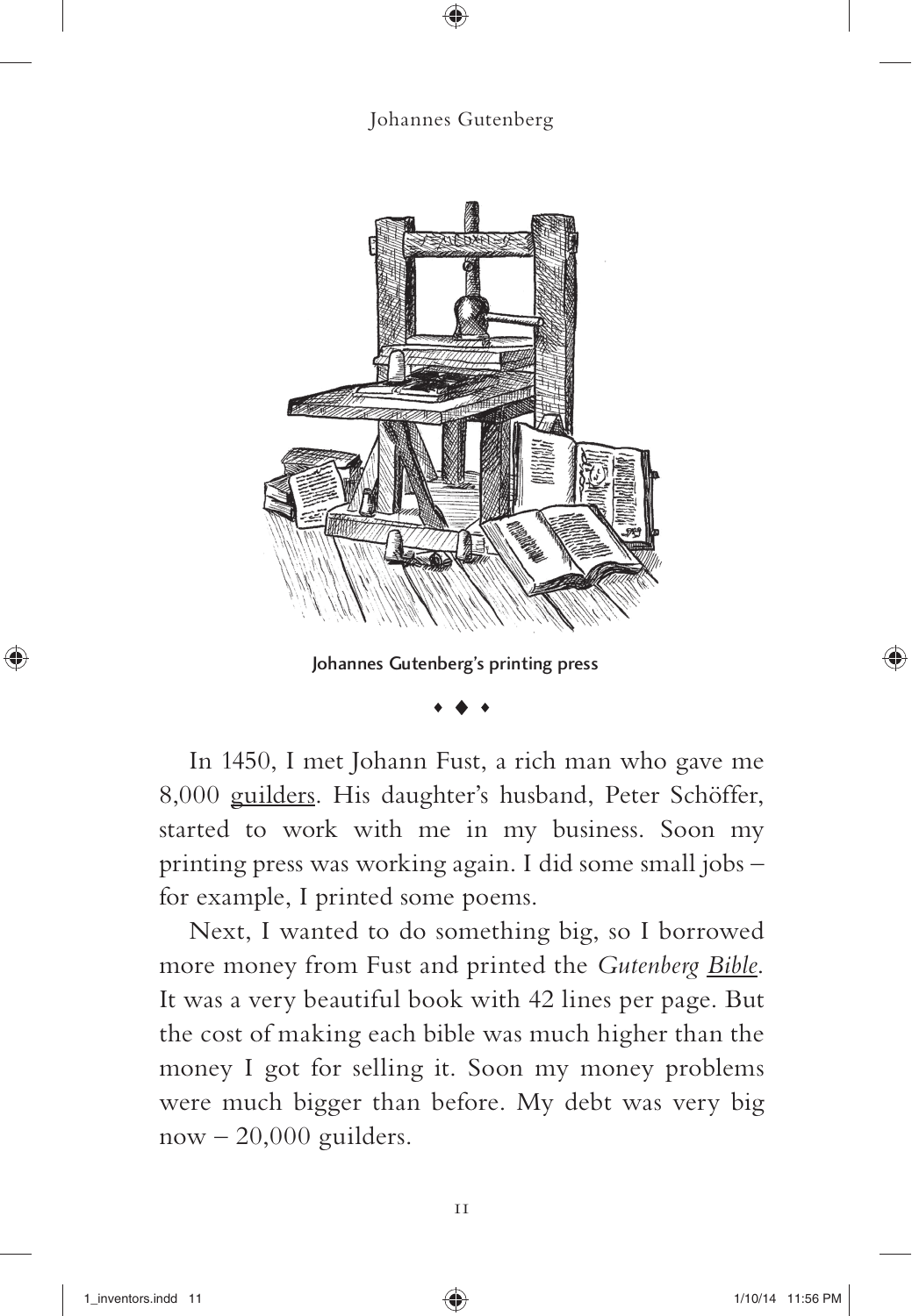My situation was very bad, but things got worse when, in 1455, Fust took me to court. He said, 'Gutenberg borrowed some money from me to print books and used it to pay for other things!' This was not true, but to my surprise, he won the case!

In one day, I lost everything – my workshop, my machine and all my materials! The court gave them all to Fust. He used my printing press to open a new printing company with Schöffer. Without my machine, I couldn't work or pay off my debts.

After several years, I started printing again, but there was a lot of competition then. There were more than 100 printing companies in Germany and there were printing companies in France and Spain, too. And they all used my idea – the movable type system.

My machine changed the world, but no one thought my work was useful during my life. The printing press was a very important invention. With books, people could read and learn. With books, people could share political ideas and ideas about technology. My printing press started the information age.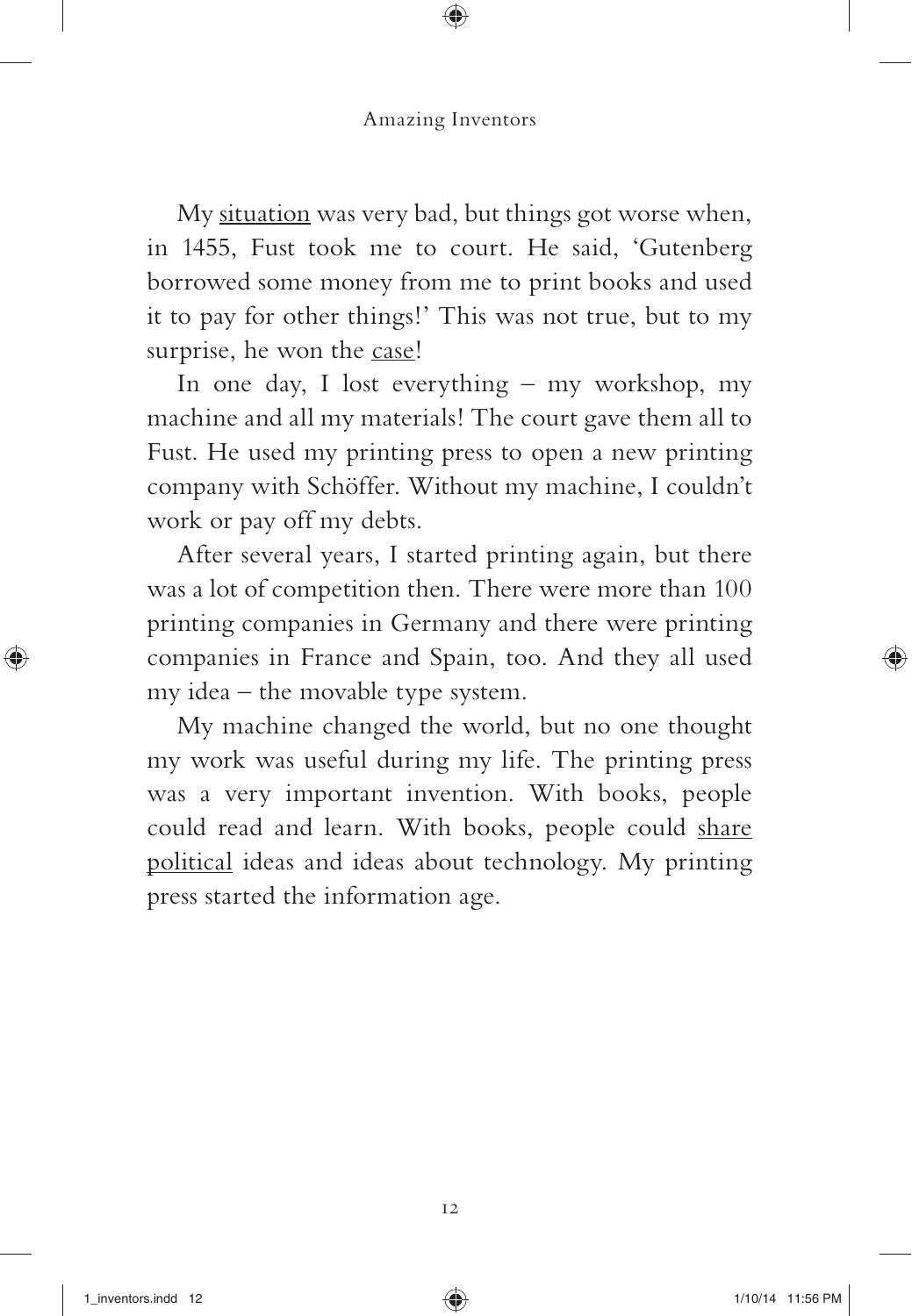## *The Life of Johannes Gutenberg*

- *c.*1400 Johannes Gutenberg was born in Mainz, Germany. He was the youngest son of a businessman.
	- 1407 He went to school and learnt how to read and write.
	- 1411 His family moved to Strasbourg.
	- 1418 He studied at the University of Erfurt.
	- 1420 He had a number of jobs. He worked as a goldsmith.
	- 1430 He moved from Mainz to Strasbourg.
	- 1434 He became a member of the Goldsmith's Guild.
	- 1436 He began work on his printing press.
	- 1437 He decided that he wasn't going to get married. His girlfriend took him to court.
	- 1438 He borrowed money from Andreas Dritzehn to continue his experiments in printing.
	- 1440 He invented the wooden press with movable type.
	- 1444 He returned to Mainz and started a printing shop at Hof Humbrecht.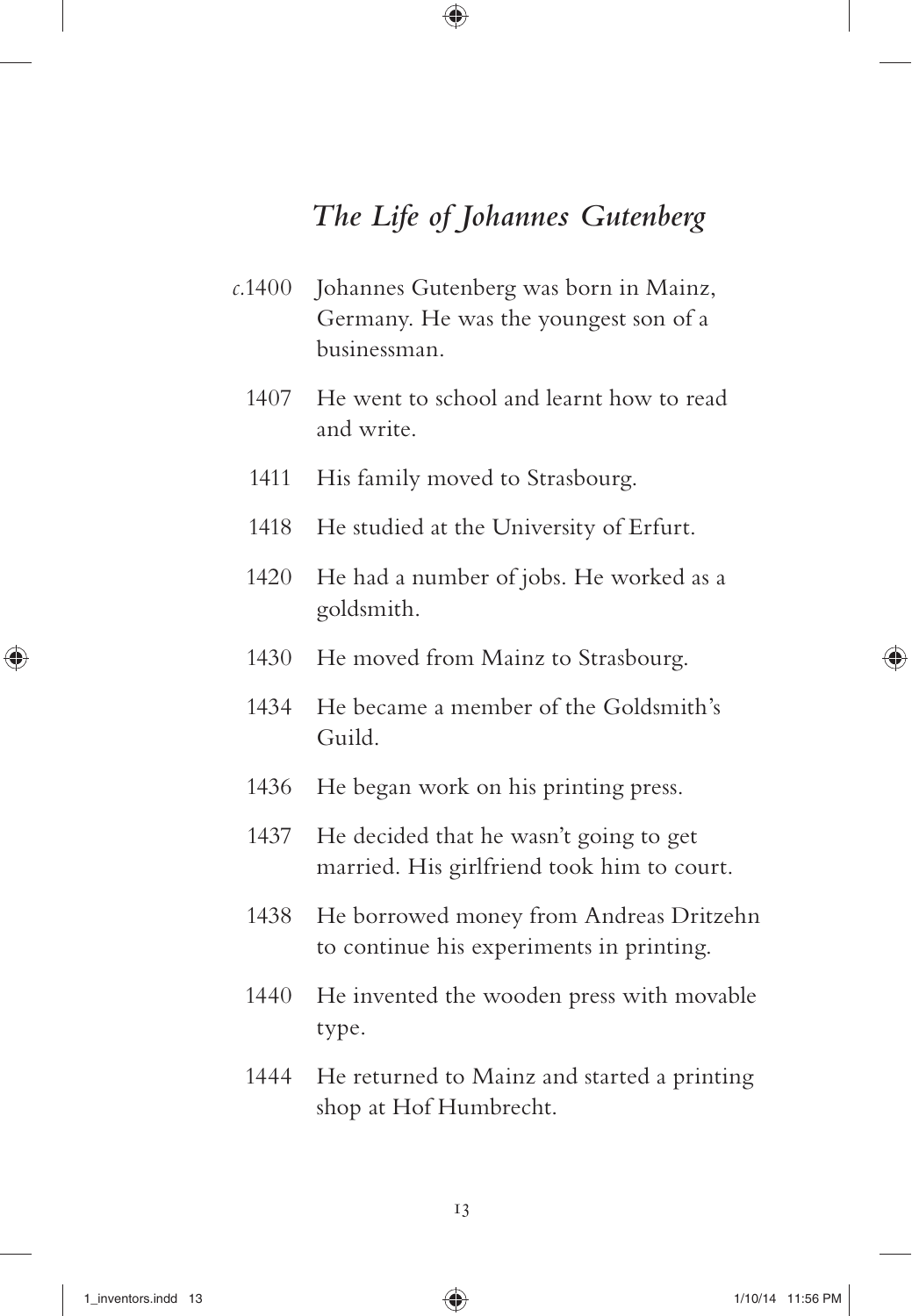- 1446 He printed the *Poem of the Last Judgment*.
- 1448 He printed the calendar for 1448. He borrowed money from Arnold Gelthus. He was his sister's husband.
- 1450 He borrowed 8,000 guilders from Johann Fust. Peter Schöffer started working with Gutenberg.
- 1452 He borrowed 800 guilders from Fust. He began printing the *Gutenberg Bible*.
- 1455 He had a debt of 20,000 guilders. Fust took him to court.
- 1456 Fust won the case in court. He was given Gutenberg's printing workshop by the court. Gutenberg lost everything.
- 1459 Gutenberg opened a small printing shop.
- 1468 He died in Mainz, Germany. He was 70 years old. At the time, no one thought his invention was important.